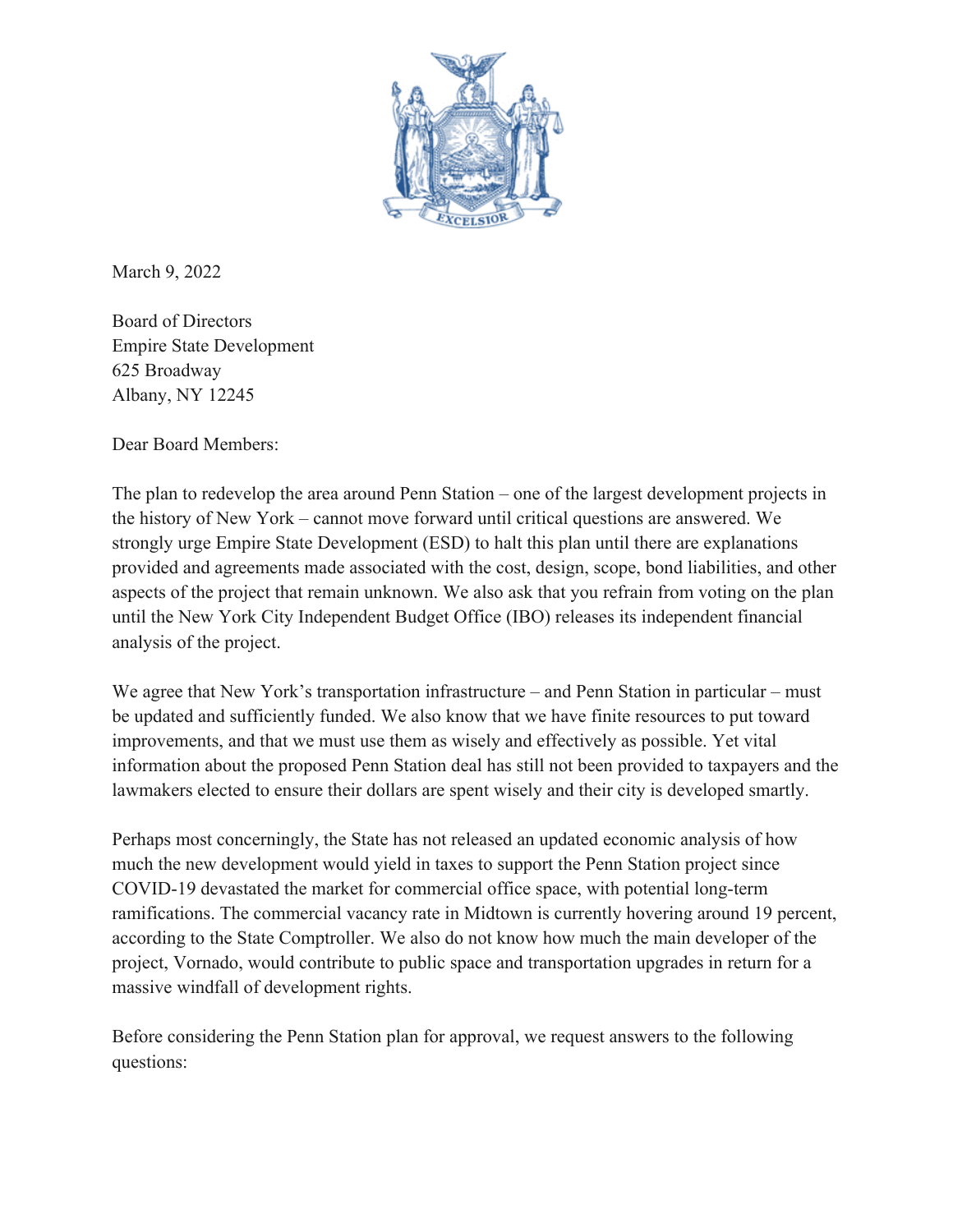- How much are Penn Station's planned upgrades projected to cost? (If we do not know how much this will cost, how can we decide how much new development we need to pay for it?)
- Will Vornado, the project's main developer, receive subsidies?
- Will Vornado contribute financially to the upgrades at Penn Station?
- Will the payments in lieu of taxes (PILOTs) paid by Vornado be equal to or less than what New York City property tax would yield?
- How much added floor area ratio will Vornado get?
- How much tax revenue will the City lose per year in perpetuity, and what is the State's plan to make the City whole?
- What are the State's bond liabilities? ESD may borrow upwards of \$5.7 billion based on potential Vornado development revenue, requiring upwards of \$330 million a year in bond payments.
- What happens if the expected rents from the project don't materialize? Will taxpayers still be on the hook?
- And what else is in it for New Yorkers? For example, can the plan be adjusted to bring much-needed social services and housing to people experiencing homelessness in the area? Can the plan yield much more affordable housing for New Yorkers who need it?

By circumventing normal City and State planning laws and reviews, the Empire State Development board now has sole authority to propose and approve the plan, and so the Board has tremendous responsibility to look out for the best interests of New Yorkers. As of this moment, far too many open questions remain for the Board to make an informed decision. You cannot push this plan forward without answers – we urge you to pause the Penn Station plan until those answers have been provided and the IBO has provided an independent financial analysis of the project.

Sincerely,

 $\mu$  2 (rue pe

State Senator State Senator State Senator

Brad Hoylman

State Senator State Senator State Senator

Cardel Cleare

Jabari Brisport Cordell Cleare Leroy Comrie

Liz Krueger Brad Hoylman Biaggi Alessandra Biaggi